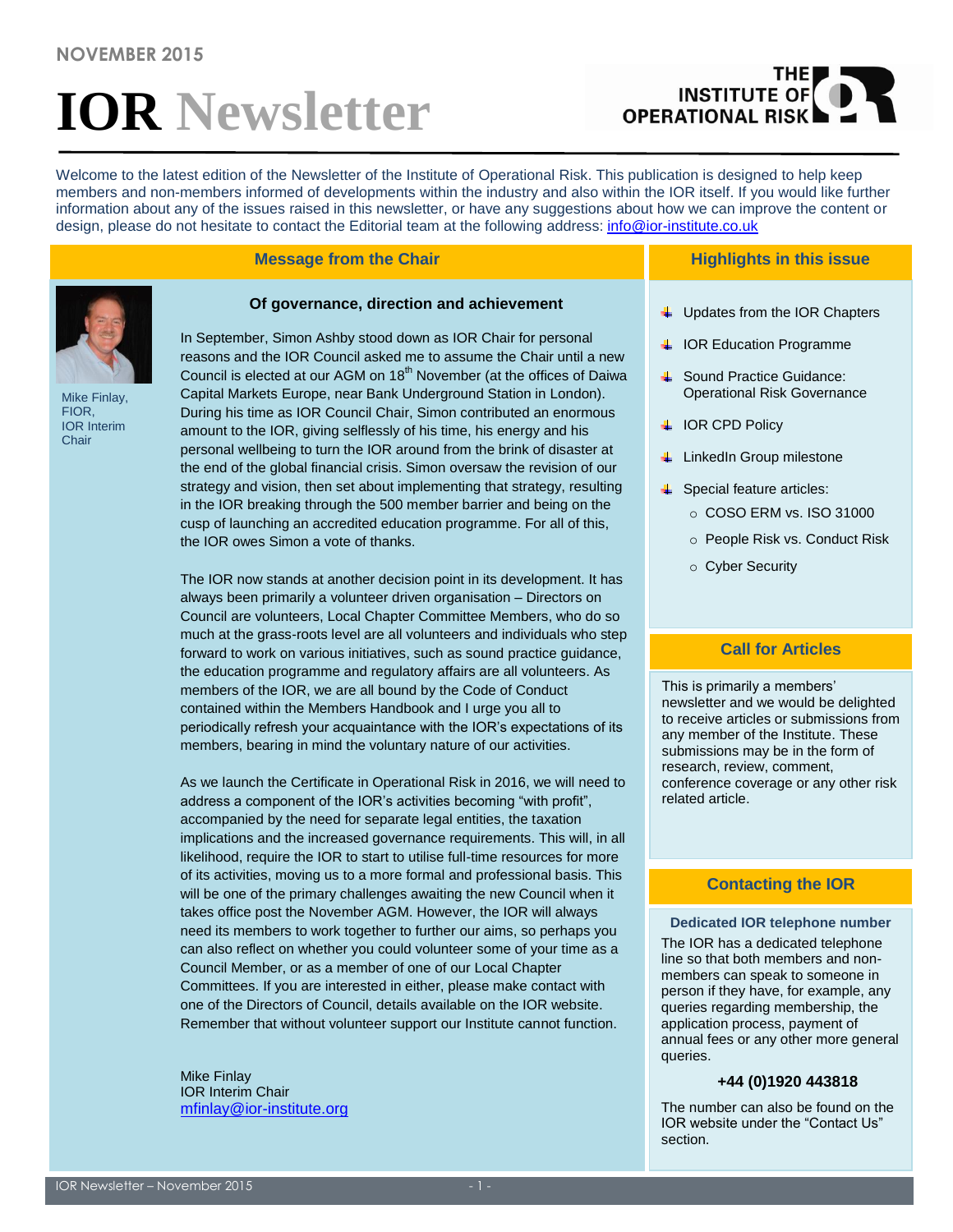

#### **The IOR Education Programme**

#### **Outline to the IOR Certificate**

The Education programme is a key strategic initiative of the IOR, with the objectives of delivering an initial Certificate qualification leading to a Diploma in Operational Risk during 2016-2018. The initial programme consists of the products, processes and services to support the IOR 'Certificate in Operational Risk' ('COR').

- The COR will consist of a self-study Course Workbook of approx. 200 hours, with assessment by online Exams.
- The COR will be underpinned by a Quality Management System to support accreditation.
- Accreditation by a third party will ensure that the learners experience of the COR, is one where 'quality and fitness for purpose' continuously underpin and add value throughout the learning process.
- The programme aims to ensure that the COR adds value to the continuous development of risk management, of individuals, their organizations, the IOR, and the risk management profession - internationally.

#### **Programme Team**

The Education Programme is managed by Steering Group consisting of Simon Ashby, Michael Faber, Mike Finlay and John Thirlwell. After a significant initial contribution from Rubina Faber, the Steering Group recruited and appointed Iris Fenn, a professional project management officer, as the ongoing project manager.

To deliver the programme the following teams and their primary objectives are outlined below:

- 1. QMS Team Accreditation
- 2. CW Authors Group Course workbook
- 3. Review Group Review of CW content and syllabus
- 4. Exam Group Designing exam and assessment criteria, Developing exam questions
- 5. Product Launch Group Marketing and PR, Sponsorship
- 6. Pilot Group Pilot the COR materials and exam
- 7. Advisory team dispute resolution

#### **Plan dates (including Pilot and Launch)**

The first draft of the Couse Workbook (CW) has been completed and reviewed. The IOR has short-listed two professional editors and is in the process of selecting and appointing the editor of the CW. It is currently intended that the CW will be ready for sending to the Pilot Group in January 2016 - subject of course to holidays and work plans. We are expecting a pilot of the COR including the exam to be conducted during Q1 and Q2 of 2016, with a formal product launch in Q3 2016.

#### **The Pilot**

The pilot is a trial run, a small-scale launch of the COR. The Pilot is a key milestone in the programme, as it will help us to:

- 1. Test our processes to ensure we are ready for a full-scale implementation
- 2. Receive feedback from our Pilot group (representing the target population)
- 3. Help us to make decisions regarding the Pilot group's reaction
- 4. Help ensure we are prepared for accreditation requirements

#### **The Pilot Group - Selection criteria**

The Pilot needs to represent our target audience, both geographically and at different levels of knowledge. However, the following selection criteria and restrictions will apply:

- Participation is open to both IOR members and the general public
- Only two corporate representatives from any single corporate member can participate
- Participants will need to sign a Non-Disclosure Agreement to confirm that the course materials and processes will not be disclosed, copied or shared with anyone else
- Participants commit to providing feedback
- Participants will be offered the opportunity to complete an accredited course once the accreditation is confirmed, at a rate to be confirmed

#### **How you can help?**

If you are aware of any individuals / corporate representatives whom you consider would wish to be involved in the Education programme, or indeed if you yourself are interested, please contact Iris Fenn via email o[n ifenn@ior-institute.org.](mailto:ifenn@ior-institute.org)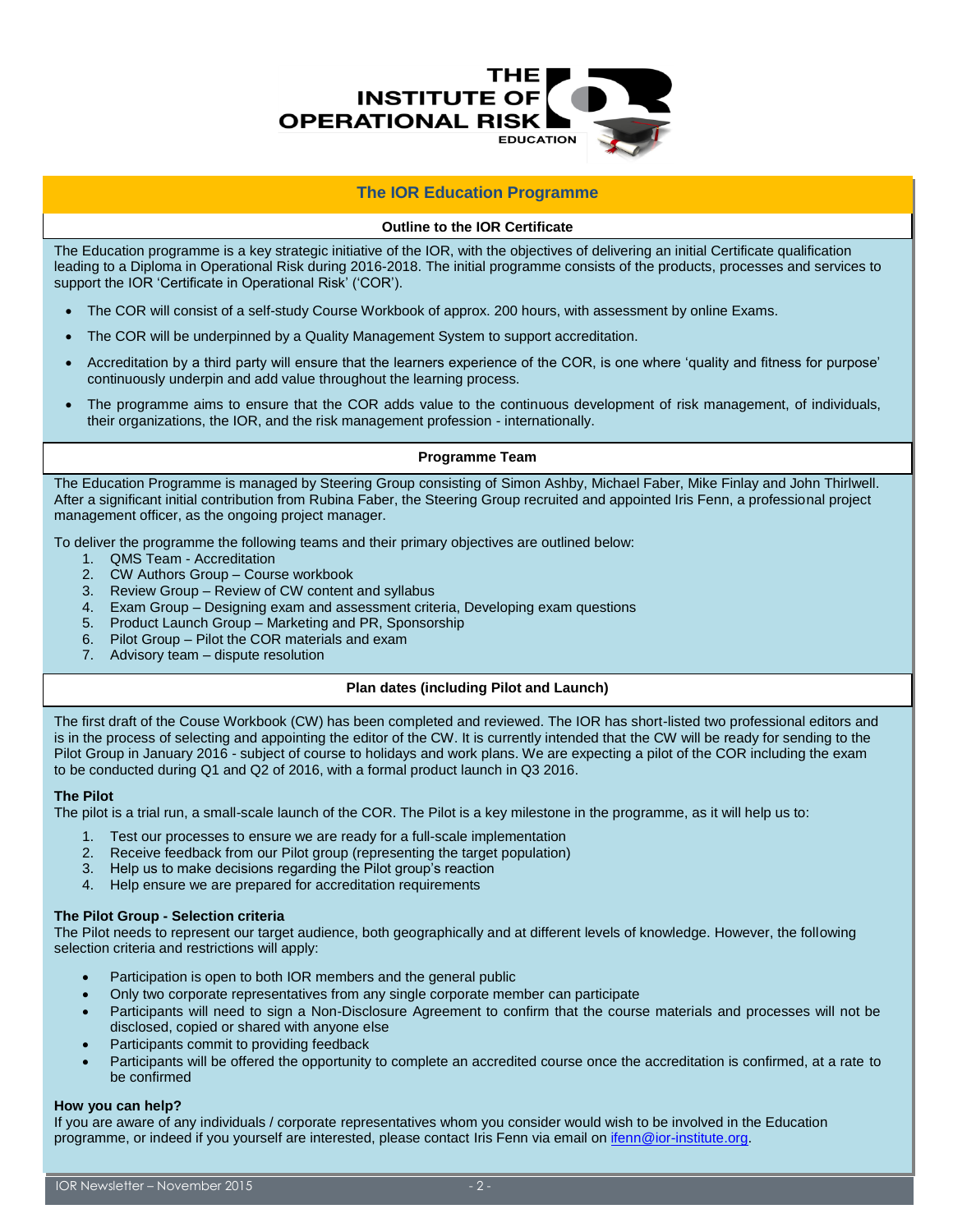#### **Sound Practice Guidance – UPDATED! South Africa Chapter**

A revised Sound Practice Guidance paper for Operational Risk Governance has recently been posted to the Education/SPG area of the IOR website.

Risk governance is the architecture within which risk management operates in an organisation. It will reflect, and seek to sustain and evolve, the organisation's risk culture. Since risk management is fundamental to running any business, risk governance is a fundamental part of corporate governance. The British Standard BS13500 defines governance as: 'system by which the whole organization is directed, controlled and held accountable to achieve its core purpose over the long term'. The UK Corporate Governance Code states that 'good governance should facilitate efficient, effective and entrepreneurial management that can deliver the long-term success of the company'. Good risk governance should result in risk being accepted and managed within known and agreed risk appetites.

As shown in the IOR website diagram on Sound Practice Guidance, governance sits at the top providing the basis for direction, control and accountability. However all the subjects covered within the SPGs should be considered when setting up or working within an operational risk management environment.

Risk governance should put in place a structure of risk responsibility throughout the organisation.

As a result, everybody in the organisation will be aware of their own risk responsibilities and accountabilities and those of others with whom they work. Governance delivers effective accountability, including the accountability of the governing body to its owners.

Risk governance is an integral part of the day to day running of the business and is not about just complying with a set of rules. Since operational risk management involves everybody in the organisation, the risk governance framework should encompass everybody. That means that it can only operate successfully if there are clear and effective lines of communication both up and down the organisation and a culture in which good and bad news is allowed to travel freely.

This update in 2015 to the Operational Risk Governance Sound Practice Guidance paper originally developed in 2010, builds on the original paper, providing updates to the work, including reference and support to the published British Standard on Governance BS 13500. Governance is a word often used or misused in relation to the overall leadership of an organization and this SPG looks to help Operational Risk professionals deliver effective risk governance in their organization.

Visit the [Sound Practice Guidance](https://www.ior-institute.org/sound-practice-guidance) page or go straight to the revised [Operational Risk](https://www.ior-institute.org/sound-practice-guidance/operational-risk-governance)  [Governance.](https://www.ior-institute.org/sound-practice-guidance/operational-risk-governance)



Having started the IOR Discussion Group on LinkedIn a relatively short time ago in October 2010, we have recently received our 5,000 member!

It's a sign of the growing interest and development in the area of Operational Risk Management that we have been so successful with this group, including the impressive global reach and the quality of discussions debated.

Please continue to use this resource to post your views on current regulatory developments, comments on news events affecting the industry, and the sharing of your own experiences and achievements.

#### **Scandinavia Chapter**

A Scandinavian local chapter has been established. A two hour session was held in August at Saxobank during which members and potential members heard about the IOR and discussed areas of interest for future meetings. A second half day event is planned for the fall, again at Saxobank. Topics will be based on areas of interest from the first event.



The initial geographic focus on the Scandinavian chapter has been Denmark with a plan to expand to the rest of Scandinavia in the following years.

*Michael Jensen*

#### **South African Operational Risk Interest Group**

On 19 June 2015, the University of South Africa hosted the second workshop on operational risk management for a South African Interest Group, facilitated by Prof. Jackie Young. The workshop was guided by the following discussion points:

- What are tertiary institutions offering in terms of operational risk education from formal qualifications and informal qualifications perspectives?
- What are the hot topics on operational risk that risk consultants are faced with?
- What are the practical issues on operational risk management that industries are focussing on?

After presentations and discussions, the workshop agreed to the following issues that require attention by tertiary institutions, consultants and businesses:

- Cyber risk
- Integration of strategic planning and risk management processes
- Impact of economic capital on operational risk in South Africa
- Three lines of defence and the role of compliance management
- Quality of insurance for companies and the role of the re-insurer
- Risks of outsourcing in South Africa

It was agreed that these topics could serve as an input to review qualifications and for research purposes by post graduate students.

In addition, it was decided that topics for a panel discussion during the next workshop will include:

- The effect of power outages on the economic growth of South Africa
- Challenges regarding the integration of an operational risk management framework into a practical application of a strategic management process
- Disaster management of a specific national key area

The workshop was attended by 15 delegates across a variety of industries in South Africa. A subsequent workshop was scheduled for 16 September 2015.

*Prof. Jackie Young*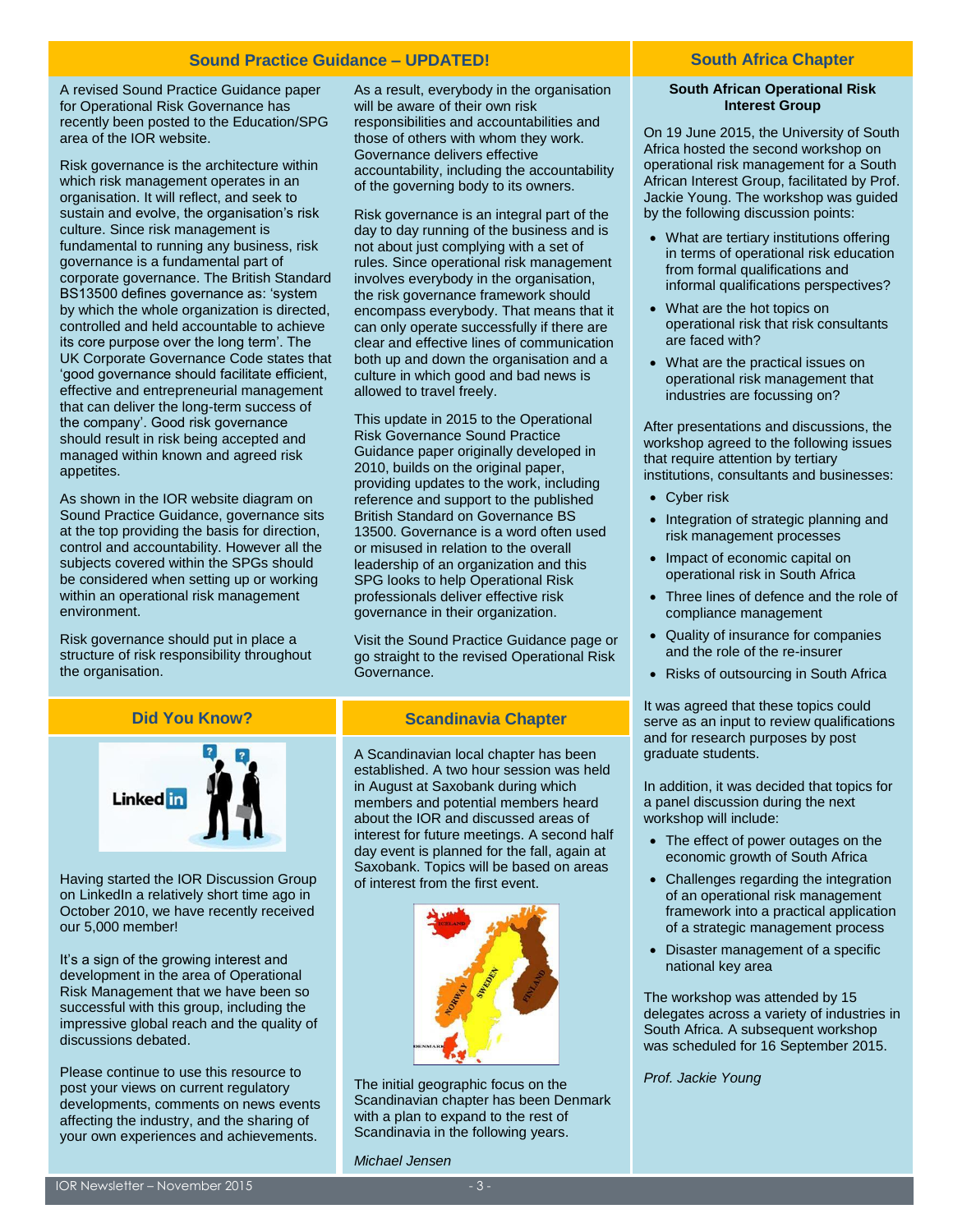#### **Similarities and differences between COSO ERM and ISO 31000 standard**



**Manoj Kulwal, Co-Founder and Chief Risk Officer at RiskSpotlight**

COSO ERM and ISO 31000 are two of the most widely adopted risk management frameworks. And still there is no good quality publicly available analysis of similarities and differences between these two frameworks. To address this shortcoming, the RiskSpotlight team recently conducted a detailed analysis of the content covered within these two guidance documents. Our objective was to identify the key similarities and differences between the two guidance documents. Such analysis outcomes can be valuable for executives responsible for developing risk management frameworks for their organization.

Here are some of the key similarities we found:-

- ERM should facilitate achievement of objectives
- ERM facilitates identification & management of uncertainties
- Executive support for ERM initiative is critical
- ERM is not a static but an on-going process
- ERM should be integrated within the core business
- ERM should be based on analysis of internal & external context of the organization (e.g. stakeholders)
- ERM should cover assigning correct authorities, responsibilities & accountabilities throughout the organization
- Risk Identification should cover identification of potential events with negative and/or positive impacts
- Organizations should consider using multiple techniques for risk identification and analysis
- ERM should cover interdependent risks
- Organizations should conduct costbenefit analysis when selecting new risk treatments (e.g. controls)
- Implementing new risk treatments (e.g. controls) may give rise to new risks
- Information on risks should be communicated to appropriate stakeholders
- Organizations should monitor risks and implemented risk treatments

 Separate evaluations/independent reviews of risks and risk treatments is important.

Here are some of the key differences we found:-

- COSO ERM only considers potential events with negative impacts as risks, while ISO 31000 considers potential events with negative and/or positive impacts as risks. This is a key difference as it can drive the perceptions about risk management within the organization. If risks are only considered bad for the organization, all risk management discussions will be about mitigating risks and organization may thus miss business opportunities which involves taking new risks or increasing the exposure of current risks
- Due to the first difference, ISO 31000 considers "Taking or increasing" risk as a valid risk response and COSO does not cover this as a valid risk response
- COSO covers both inherent and residual risk analysis, while ISO 31000 only covers residual risk analysis
- In COSO, Risk Identification and Risk Assessment are separate processes. However, in ISO 31000 Risk Assessment covers Risk Identification + Risk Analysis + Risk Evaluation
- COSO implies that likelihood analysis of risks should be performed at the potential event level. ISO 31000 highlights that likelihood analysis should be done at the impact level.

We found that COSO covers much more guidance compared to ISO 31000 on following topics:-

- Risk Appetite + Risk Tolerance
- Risk Culture
- Human psychological factors
- Risk Velocity
- Defining objectives
- Defining and implementing controls
- Implementation of policies
- Expected vs. Unexpected Events
- Risk Portfolio
- Technology & Information for risk management
- Communication and Monitoring
- Independent Evaluations/Testing
- Dealing with deficiencies identified during evaluation or monitoring
- Concept of significant risks.

We found that ISO 31000 covers much more guidance compared to COSO on following topics:-

 Guidance on defining risk management framework

- Process for defining and maintaining risk management framework
- Guidance on defining risk management policy
- Definitions of 50+ commonly used risk management terms
- Overview of 30+ commonly used risk assessment techniques
- Risk Criteria
- Understanding External Context
- Guidance on describing risks
- Understanding and analysis of impacts
- Recognize that controls may deteriorate over time
- Risks can also include events which may not happen.

Based on our analysis, executives responsible for developing risk management frameworks for their organization, cannot just use one of these two guidance as basis for their framework development. While there is a significant amount of overlap between the two guidance documents on important topics, the differences are significant too. So we would recommend that you utilize the ideas from both guidance documents for your framework development.

Finally, we would also like to highlight that external guidance such as COSO ERM and ISO 31000 are developed through a consensus building process between large number of individuals and organizations. Due to this, only widely practiced ideas will make their way into such guidance. New or innovative ideas that are only adopted by a small number of organizations will struggle to make their way into such external guidance. So you should not look for innovative risk management ideas or practices within such external guidance. Also aligning your risk management framework with such external guidance - should only be considered as a good starting point, which will make your risk management framework similar to thousands of other organizations. If you intend to develop your risk management framework into a competitive advantage, you will need to extend your framework beyond ideas presented in such external guidance.

You can watch the video we created covering our analysis from this link –

[https://www.youtube.com/watch?v=3](https://www.youtube.com/watch?v=3wh5rAUKQB8) [wh5rAUKQB8](https://www.youtube.com/watch?v=3wh5rAUKQB8)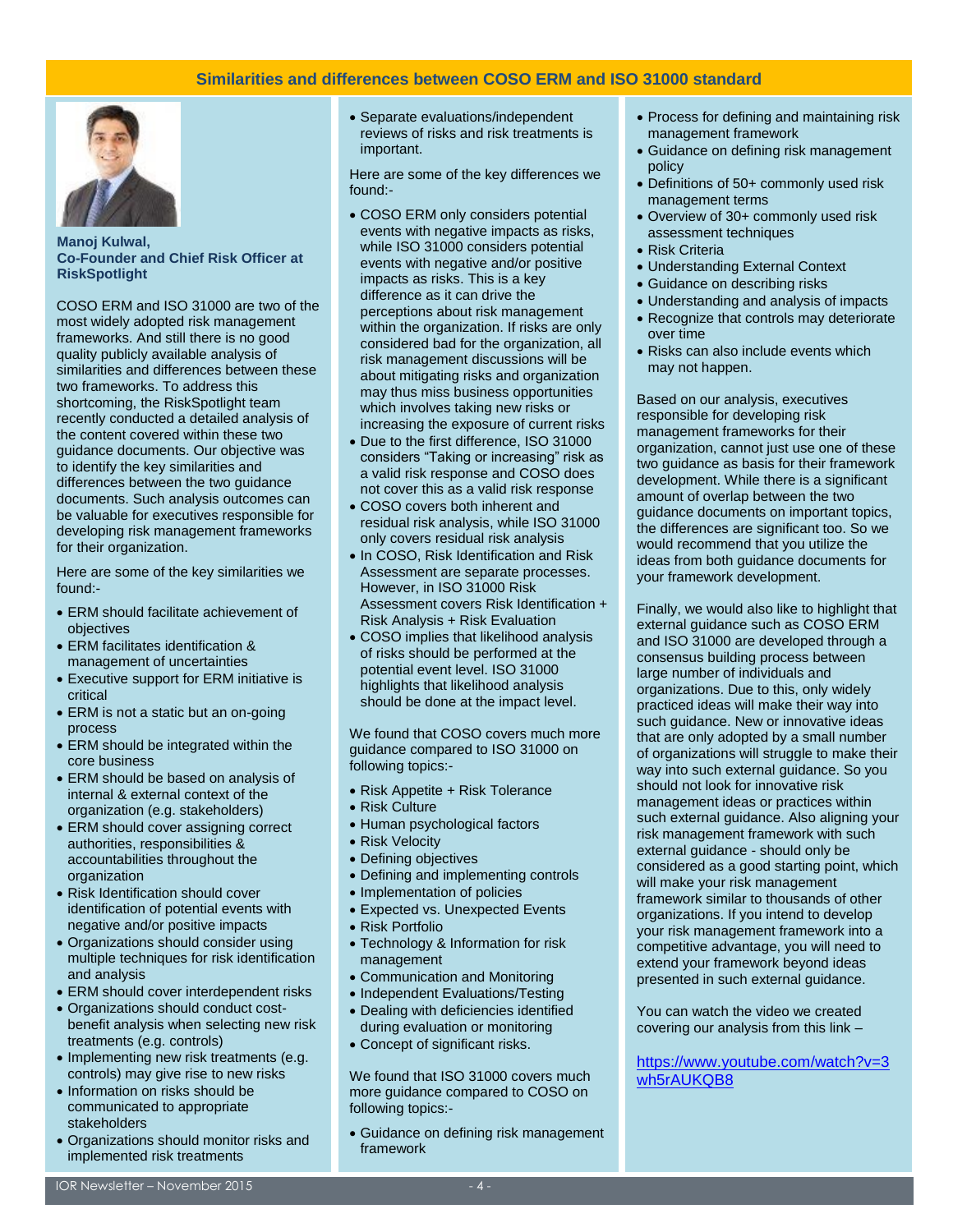#### **Conduct Risk / People Risk – what is the difference?**



**Dr. Patrick McConnell Co-Author: "People Risk Management"**

The Financial Conduct Authority (FCA) has famously declined to define 'Conduct Risk', as "you'll know it when you see it". However, a recent report by Thomson Reuters<sup>1</sup> found that  $81\%$  of firms surveyed, including 26% Systemically Important Financial Institutions (SIFIs), said that they did NOT have a working definition of conduct risk. This means that a significant number of banks don't appear to know conduct risk when they see it!

Since 'Too Big To Fail Banks' have amassed well over \$200 billion in fines and settlements for misconduct, since the Global Financial Crisis, it is important that at least SIFIs should understand the concept. Furthermore, there is no guarantee that SIFIs will have any consistency in the working definitions that they have chosen, leaving the door open to confusion and inconsistency as regards measurement of outcomes.

Barclays, a SIFI and a leader in conduct issues, does have a definition of 'Conduct Risk' (which incidentally is defined separately to Operational Risk) as<sup>2</sup>:

*"Detriment caused to our customers, clients, counterparties, or the Bank and its employees through inappropriate judgement in execution of business activities."*

In Basel II, Operational Risk (OR) is defined as 'the risk of loss resulting from inadequate or failed internal processes, people and systems'. While 'people' is one of the domains of OR that banks must set aside capital for, and proactively manage, 'People Risk' is not defined specifically.

In a new book on People Risk Management $3$ , the Basel definition of OR is used as the foundation upon which to define People Risk as the risk of:

*"Loss due to the decisions and nondecisions of people, inside and outside of the organization".*

[https://risk.thomsonreuters.com/sites/default/file](https://risk.thomsonreuters.com/sites/default/files/Conduct_Risk_Report_Jan2015.pdf) [s/Conduct\\_Risk\\_Report\\_Jan2015.pdf](https://risk.thomsonreuters.com/sites/default/files/Conduct_Risk_Report_Jan2015.pdf) *<sup>2</sup> See Barclays, Annual Report 2014*  [http://www.barclays.com/annual-report-](http://www.barclays.com/annual-report-2014.html)[2014.html](http://www.barclays.com/annual-report-2014.html)

Note in this definition, 'loss' is more than financial but also includes: loss of human capacity (e.g. death and injury); loss of corporate reputation; and loss of organizational capacity (e.g. inadequate decision-making leading to sub-optimal shareholder returns or loss of key personnel).

It can be seen that if 'detriment' is replaced by 'loss' and 'judgment' by 'decisions and non-decisions' (which are the concrete outcomes of judgment) this definition of People Risk fully encompasses Barclays' definition of Conduct Risk.

The difference is that 'People Risk' is defined within the context of Operational Risk, as defined in Basel II, and is a true subset of OR. By this definition, then 'Conduct Risk' must also be considered a subset of Operational Risk!

Does this definition of People Risk add any important concepts to the definition of Conduct Risk (at least as described by Barclays)? The Barclay's definition is arguably (and in line with current thinking by regulators) asymmetric, based on 'detriment caused to' people, especially customers, whereas the People Risk definition is symmetric as being losses due to people inside and outside of the organization.

Examples of *external* People Risk are those that deal with 'Vendors and Suppliers' under the Basel 'Execution, Delivery & Process Management' (EDPM) category and in the 'Clients, Products & Business Practices' (CPBP) category 'Competitors', such as occurred with  $collusion$  with other firms and brokers<sup>4</sup> to manipulate benchmarks in the LIBOR and FX scandals. One cannot understand (and hence manage) such misconduct unless one understands both the internal and external perspectives.

Regulators, such as the FCA, and banks such as Barclays, have recognised that the conduct of external people, such as customers, is also important, in particular that customers do not always behave 'rationally'. This has raised the profile of the discipline of Behavioural Finance in understanding the biases that may cause customers to purchase a financial product, such as PPI, that is unsuitable, putting firms at risk of misselling such products.

*<sup>3</sup> See Blacker and McConnell, 2015, 'People Risk Management', Kogan Page, London* [http://www.koganpage.com/product/people-risk](http://www.koganpage.com/product/people-risk-management-9780749471354)[management-9780749471354](http://www.koganpage.com/product/people-risk-management-9780749471354) *<sup>4</sup> See McConnell P. J., 2014, "Analysing the* 

*LIBOR manipulation case: The operational risk caused by brokers misbehaviour" Journal of Operational Risk, Vol. 9 No. 1*

But what has not been fully recognised is that people *inside* the firm are also beset with a range of cognitive biases, such as overconfidence and Groupthink, which will impact their decision making, also putting firms at risk of misconduct. Unless such biases are specifically addressed, misconduct and other People Risks cannot be managed. In other words, understanding culture starts with understanding the cognitive biases that drive individuals inside and outside of the firm. And changing culture means changing how people make decisions.

Why is the issue important?

It is important because the discipline of Operational Risk Management (ORM) has evolved, sometimes painfully, over 20 years and now has a modus operandi that is embedded within bank organizations. ORM has evolved a set of tools (admittedly incomplete) that address issues of identifying, measuring and mitigating different types of OR. And this model has become well understood and widely used within banking circles.

In many respects, the conduct risk debate is reminiscent of early discussions around operational risk in the mid-1990s, when the industry was searching for a definition and models of managing OR. It took many years for basic operating models to emerge and it would be a great waste of time and resources if the practice of Conduct Risk Management were to end up in the same place, with two parallel, but almost identical, frameworks and organizations.

On the other hand, the Operational Risk profession has got to raise its game. Traditionally dominated by solving technical problems related to the complex modelling of Operation Risk Regulatory Capital (ORRC) and with a focus on Process and lately System Risk, the softer dimension of People has not been addressed to any great extent, except as regards Internal and External Fraud.

From an organizational perspective, it would be preferable and more effective to have a single integrated picture of all People and Conduct Risks, and as Conduct Risk as a concept is still at the embryonic stage, arguably it should be considered a subset of People Risk which is already a subset of Operational Risk. But that means that ORM departments must be open to change and grasp the opportunity to manage the full gamut of Operational Risks, in particular reaching out to 'people experts' such as Human Resources.

*<sup>1</sup> See Thomson Reuters Accelus 'Conduct Risk Report 2014/2015'*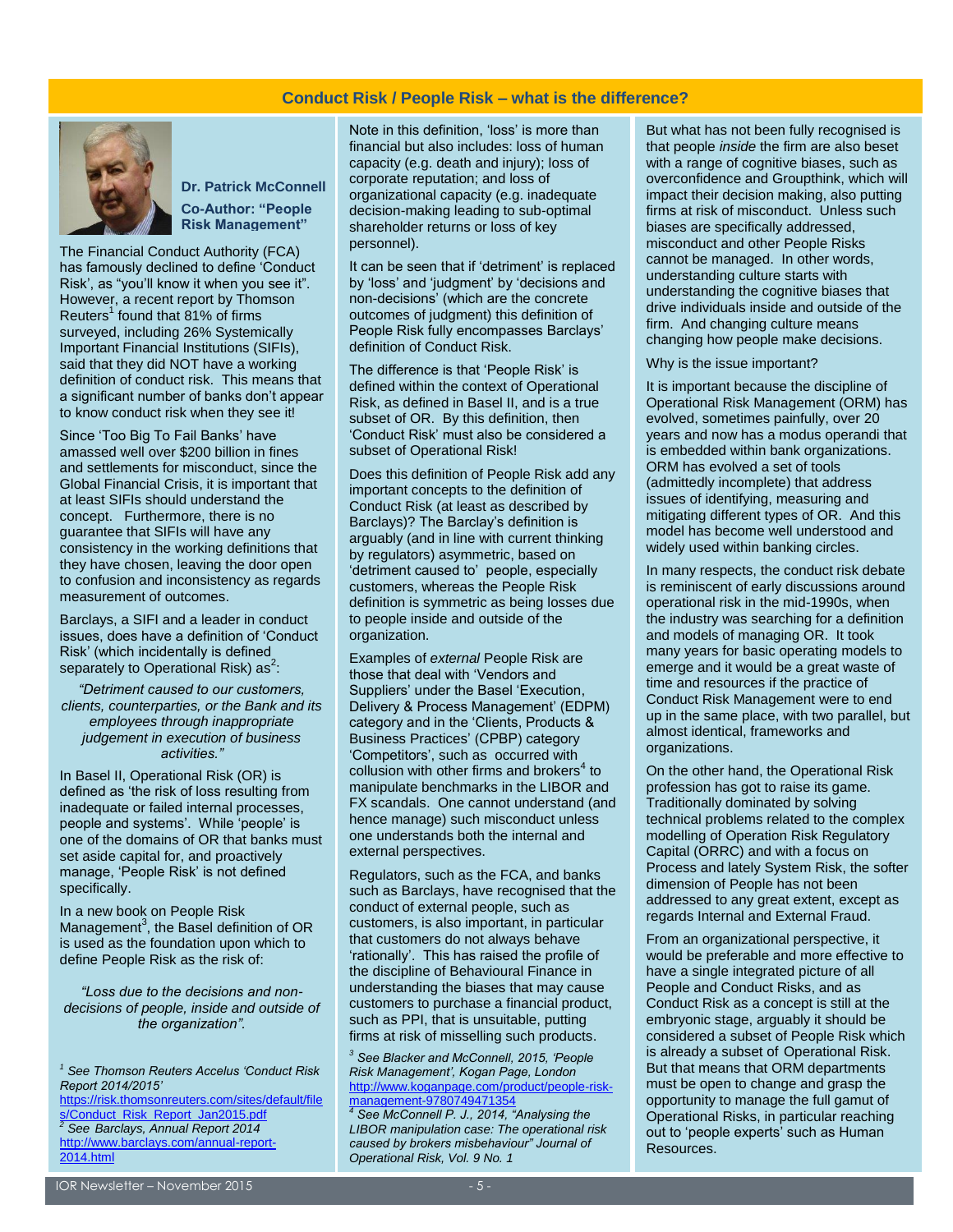#### **People Risk Management**

*People Risk Management* provides unique depth to a topic that has garnered intense interest in recent years. Based on the latest thinking in corporate governance, behavioural economics, human resources and operational risk, people risk can be defined as the risk that people do not follow the organization's procedures, practices and/or rules, thus deviating from expected behaviour in a way that could damage the business's performance and reputation. From fraud to bad business decisions, illegal activity to lax corporate governance, people risk - often called conduct risk presents a growing challenge in today's complex, dispersed business organizations.

Framed by corporate events and challenges and including case studies from the LIBOR rate scandal, the BP oil spill, Lehman Brothers, Royal Bank of Scotland and Enron, *People Risk Management* provides best-practice guidance to managing risks associated with the behaviour of both employees and those outside a company. It offers practical tools, real-world examples, solutions and insights into how to implement an effective people risk management framework within an organization.

*People Risk Management* is available through Kogan Page via the following link:

#### [http://www.koganpage.com/product/people](http://www.koganpage.com/product/people-risk-management-9780749471354)[risk-management-9780749471354](http://www.koganpage.com/product/people-risk-management-9780749471354)

IOR members qualify for a 25% discount on this book until the end of 2015. The discount code for UK-based members is available via the members' area of the IOR website. For members outside of the UK please contact the publishers directly at the following email address:

[Sblackwell@koganpage.com](mailto:Sblackwell@koganpage.com)

#### **The IOR has a CPD policy and it applies to you!**

This is a reminder that all members should read the CPD policy on the Education Section of our website and complete their personal CPD log each year. A personal development log which should be completed each year is also available for download.

It is standard practice for professional institutes like ours to have a detailed policy on the need for all members to engage in Continuing Professional Development, and one of the things that members expect from an institute is guidance on a common approach.

The case for CPD is clear - for an IOR member, learning and development should never be 'over'. It needs to be seen as a continuing process as long as the individual is in professional practice, and as a benchmark of their standing.

The discipline of Operational Risk is in formal terms a very young one, and still clearly developing fast, though elements of its concerns can be traced back for centuries. What was seen as standard practice only a very few years ago may look quite outclassed and outdated now, especially in the light of the many high profile events that continue within our ambit.

In attending the excellent series of IOR training sessions, members are doing much more than just widening their personal knowledge. They are creating and strengthening a community of interest and expertise that is coming to be recognised widely as a major source of authority in its field. Attending these or other formal training sessions are just the start of a process that deepens and broadens our professional competence collectively as well as individually.

The recognised elements that make up CPD are of course not just the attendance of participatory formal training events. Self-learning is also a recognised element, made all the more current by the huge growth in internet based information from the soundly based regulations and advice of the FCA website to the seductive certainties of Wikipedia. But also we will recognise that members should all, to at least some extent, engage in the development of others. This can happen in many ways where they share their experience and provide leadership to others, even where their experience may be only a little greater than the recipients of their support.

It is advised by the Institute that each member should keep an up-to-date-log on a yearly basis. The policy available on the public part of the website gives details both of the rationale for CPD and how it can be achieved and recorded in detail. There is also a CPD Helpdesk. Any member is very welcome to e-mail the Helpdesk with any questions or issues they have, however minor they may seem. The Helpdesk will also be sympathetic and deal in confidence with any special needs raised.

Trevor Bedeman has been responsible for the development of the policy together with the CPD Steering Group. He will be very pleased to be contacted either via the Helpdesk or in person at many of the Institute's training and other events for discussion on any aspect of CPD including its administration or further development. In Trevor's words "Our CPD policy and its response from members is a key step in professionalisation."



*Michael Faber*

#### **2015 Business and National Government ('BANG') awards**

An industry group called 'BANG' (Business and National Government) - a Business Continuity and Resilience networking group - held its  $7<sup>th</sup>$  annual alternative awards earlier this year in April and we are delighted to announce that Michael Faber, Director of IOR Council, won the "Best Contribution to the Profession" award.

Initially, BANG's main aim was to become a communication medium to understand the potential challenges posed by the London 2012 Olympics. Today it has its own online community for members to freely discuss business continuity and resilience issues and to share best practice using social media outlets such as Twitter, Facebook and LinkedIn. BANG groups have also formed in London, Bristol, Leeds, Manchester, Scotland, Dublin, Qatar and New York.

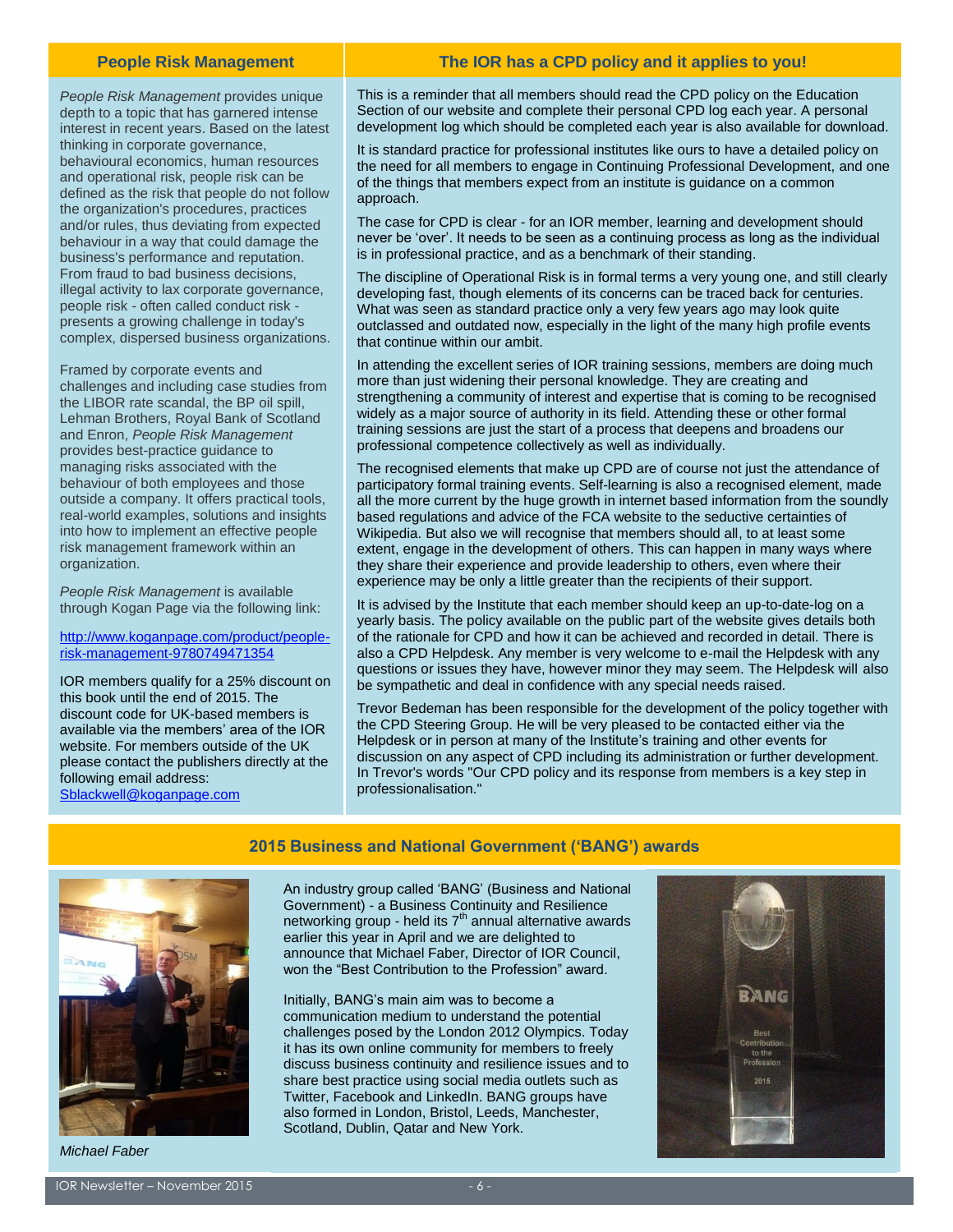### **Cyber Security is now a top 3 Enterprise Risk – but so what?**

For those of us involved in what is now being called Cyber Security, and those who recognized that addressing it should be driven by the business as 'just' another Enterprise Risk, getting it onto the Board's agenda seemed like the summit of our ambition. "Funds will flow and action will follow" we said, but has this really come to pass? If not, what still needs to happen?



Certainly the subject of cyber risk management is suddenly more popular than ever. The media coverage seems to be measured now in yards and is rapidly being added to. Indeed, both the BSI and our own Institute are in the throes of producing guidance (a Publicly Available Specification and a Sound Practice Guide respectively).

Obviously, cyber risk is not news but it is undoubtedly true that its complexity (some 40-odd types of risk, some 25 impact categories, about a dozen options for categorizing and scaling the impact and well over 1,500 countermeasures and control levels) means that assessment and management of risk is a non-trivial activity. Similarly, the historic lack of incident metrics has driven us down the qualitative route such that the step-change sought still requires something of a leap of faith - clearly not the most straightforward of paths to improved cyber security.

On the other hand, the issue appears to be the amount of risk assessment done rather more than the thoroughness of the assessment process. As Operational Risk Managers, we have a primary responsibility, obligation and opportunity to ensure that cyber security is considered as a part of all relevant assessments (e.g. of performance reviews, standards compliance, new systems developments) rather than the stand-alone exercises more often seen. But that points to the even bigger need, and challenge, which ultimately pays massively bigger dividends, of encompassing cyber security consideration into the Board's very consideration of corporate strategy and thus into its 'Direction' and 'Control' activities and to use it to scale, focus and shape the Audit activities that deliver it the assurance, to complete the BS13500 Organisational Governance cycle.

If your organisation's enterprise risk management framework – as recommended by ISO31000 – already delivers this then you'll already be experiencing the competitive or service delivery advantage that reflects the consideration of cyber risk as 'just another type of enterprise risk' and 'just a new way in which many of the same old risks can now be triggered'.



There are other benefits that will also flow from this approach. With a risk and strategy driven cyber security focus, an ISO27001 Information Security Management System – with its holistic implementation of people, process and technology controls within a Plan, Do, Check and Act cycle – becomes more deliverable, more sustainable and lower cost than ever a technology driven focus can ever have.



With cyber security addressing integrity and availability as well as the confidentiality rather more often thought of, it is not unusual to also see resilience and other management system improvements at a lower overall cost as the overlap of risk assessments is removed.

So what then? That what must be to play the Board at its own game if you want them to start taking cyber security seriously, prioritise it more highly and fund it sufficiently.

**Steve Daniels FIOR, FMS, FBCS, CITP Strategic Advisor – Cyber Security CGI IT UK**

## **Media Partnerships**

The Institute regularly acts as a media partner with organisations to help promote events that are likely to be of interest to members. Such partnership agreements usually entail members receiving early notification of events, discounts to the advertised delegate fee rates and, occasionally the offer of a free place.

In July, IOR partnered City & Financial Global for the FCA conference entitled "Culture & Conduct: Implementing the FCA Agenda", for which we offered a Linkedin and website posting and mailshot to members and, in return, we received a free place at the event, IOR marketing content in their event literature, a 20% discount for members attending and distribution of 225 of the Institute's z-fold marketing leaflets.

Similarly, IOR partnered with the Centre for Financial Professionals for their conference in New York in October entitled: "New Generation Operational Risk: Americas". Members were offered a 15% discount, one free place, IOR marketing content on the event website and event brochure, IOR logo on their promotional emails and distribution of our leaflets at the event. We, in turn, offered a mailshot, Linkedin posting, website posting, newsletter feature and endorsement of their London conference in 2016.

The Institute was also very grateful to the UK FCA for extending us an invitation to attend their first Prudential Supervision Forum which took place in May. The aim of the forum was to share the FCA's strategy for prudential supervision; share risk management practices to identify prudential risks within firms; gather views from industry participants to inform the FCA strategy; and to discuss the recently issued regulation with industry participants.

The Institute was also pleased, in conjunction with Informa, to help promote an MSc in Risk Management distance learning course from Leicester Business School, De Montfort University which started in September 2015. The course's promotional material notes that "designed with employability in mind, the MSc in Risk Management is highly relevant in today's competitive marketplace. With continual input from leading employers and professional bodies, the course will equip the student with the professional skills and practical experience that businesses are looking for. The course is designed to appeal to a broad risk management body and recognises the inter-disciplinary nature of the subject."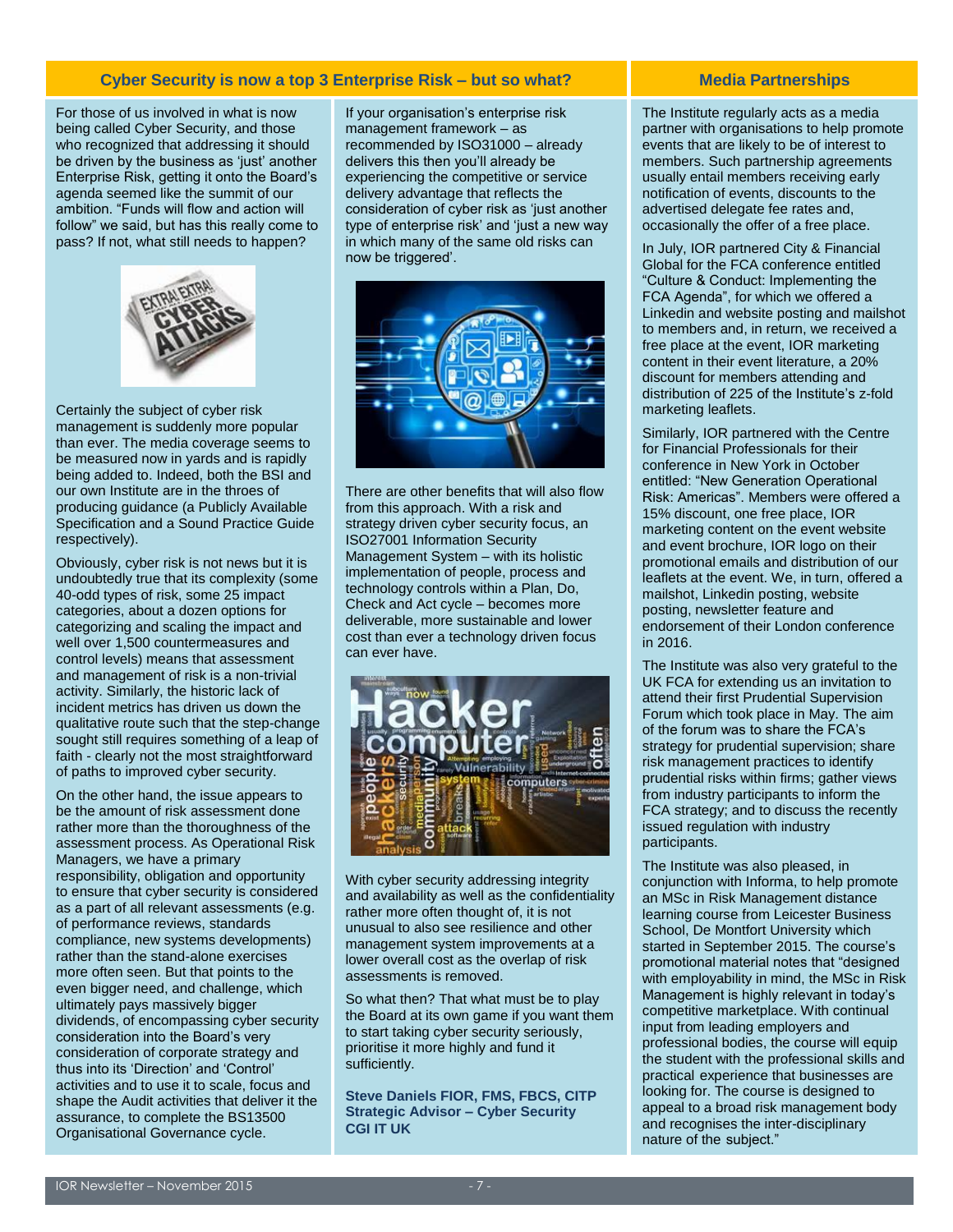#### **Nigeria Chapter**

In June this year the IOR Nigeria Chapter organized a breakfast session facilitated by an expert from KPMG Nigeria for operational risk management heads in banks in Nigeria to discuss the modalities for validation and inclusion of operational risk loss data in the risk asset pricing model.

Key drivers of the session:

- Since the emergence of operational risk management practice and the inclusion of operational risk capital charge in the Basel Accord of 2006, most National Banking Supervisors and banks have responded positively to the demands of Basel Accords as a matter of compliance.
- The Central Bank of Nigeria (CBN) in 2013 issued guidelines for the implementation of Basel Accord.
- Central Bank of Nigeria equally directed banks to adopt risk-based pricing model.
- Most banks do not consider inclusion of operational risk loss data in risk based pricing models.

The concern of IOR Nigeria Chapter is founded on the fact that most banks do not consider operational risk losses and loss event data as a key element in risk based pricing models. This informed the decision to provide an umbrella for a meeting of the Heads of Operational Risk Management in banks to discuss and a take a position.

The 'take away' for implementation by Operational Risk Managers was as follows:

- Losses and loss events data should be classified along the Basel II Accord losses and loss event categories.
- Losses and loss events data should be tracked along the Basel II Business Lines.
- Reconcile loss reported in the general ledger against losses and loss event database.
- The accounting for recoveries from previous losses should be defined in the operational risk management framework to drive consistent allocation.

*Edima Ben Ekpo*

The Scottish Chapter continues to deliver an increasing number of events - it is looking like eight separate events this year for the benefit of our members and also non-members who attend.

Looking back at our earlier events; while the 7 May was the day the majority of the country were caught up in the general election a number of Scottish Operational Risk professionals found time to attend an excellent session hosted by Deloitte in Edinburgh focusing on the Senior Managers Regime and the Senior Insurance Managers Regime. Thanks to Lianne Ross and Stephen Boyd of Deloittes for hosting the event.

June saw us tackle the controversial question that is polarising opinion almost as much as politics and is causing heated debate in a number of financial services organisations "Conduct Risk – a subset of Operational Risk or is Operational Risk a subset of Conduct Risk". This event was hosted by Lindsay Ballantyne KPMG in Edinburgh and was a huge success. The session was, of course, held under Chatham House rules to ensure a free exchange of views – always an interesting challenge on such a controversial subject.

Phil Aitken of Lloyds Banking Group kindly hosted an event on Friday 25 September on the topic of Operational Risk Appetite. The event explored setting the appetite at a Group level and then implementing and embedding this at a divisional level. This event appealed to those working across all lines of defence who could appreciate the challenges this can bring.

In early November, David McKay of Clydesdale Bank is organising an event in Glasgow titled "The role of Operational Risk in Strategic Risk Management". We are looking forward to a lively debate.

The showcase event of the year for the Scottish Chapter is always our annual conference that attracts over 100 Operational Risk Professionals each year. This year's event involves a shift from the left of the country to the right as we relocate from Glasgow in the West to Edinburgh in the East to enjoy the superb facilities offered by RBS at their Gogarburn Campus on Friday 20 November. The agenda is being finalised and full details will be available soon. Please put the date in your dairy now.

Delivering the events above requires a lot of commitment from our Committee and we are delighted that Heather Morrison has joined the Scottish Chapter Committee. Heather has already made a significant contribution to the Chapter working with fellow committee members Brian Rowlands and Trish Crabb to successfully deliver the

### recent SPG paper on Internal Loss Events.

Finally a request for assistance – we are always keen to attract new faces to our events, if you know a colleague who may be interested in our programme and would like to be added to our mailing list for all events please ask them to email me at

[iwilson@ior-institute.org](mailto:iwilson@ior-institute.org)

*Iain Wilson*

**Scotland Chapter**

## **Hong Kong Chapter**

Members of the Hong Kong Chapter have spent a lot of time completing the new joint risk research project with other associations which covers Chinese Securitization, Shanghai-HK Stock Connect, US/Chinese Payment Systems, Chinese Banks Internationalization, China Outbound Investment, Interest Rate Marketization, Chinese Banking Reform under New Normal, Trading Misconduct, Chinese SME Lending, China Internet Finance, Wealth Management Product Distribution, Enterprise Risk Management Evolution, Risk Data Aggregation and Financial Innovation. The deliverables include training to peers and publication of analytical articles to increase awareness of the risks in specific business areas.

We have also set up a strategic partnership with HK Institute of Bankers (HKIB) and HK Securities and Investment Institute (HKSI), the two biggest financial associations in HK in joint seminars, examination, training, research and joint events. We have supported Peking University Outbound Training Unit in providing training to more than 1000 financial professionals and more than 200 financial institutions across China. We have liaised with Tsing Hua University, Hong Kong Computer Society and other industry institutes in setting up the HK-China platform on Big Data, Financial Innovation and Risk Management.

We are also working with the Hong Kong University of Science and Technology and Hong Kong Polytechnic University in captioned project and research. Hong Kong Chapter is named as the support organization to various industry and risk forums in HK and Singapore including RiskMinds Asia, HKIB Annual Conference, AsiaRisk, Enterprise Risk, MetricsStream, GRC and Marcus Evans. Finally, we have organized two high profile seminars of One Belt and One Road with HKIB and **HKUST** 

*Dominic Wu*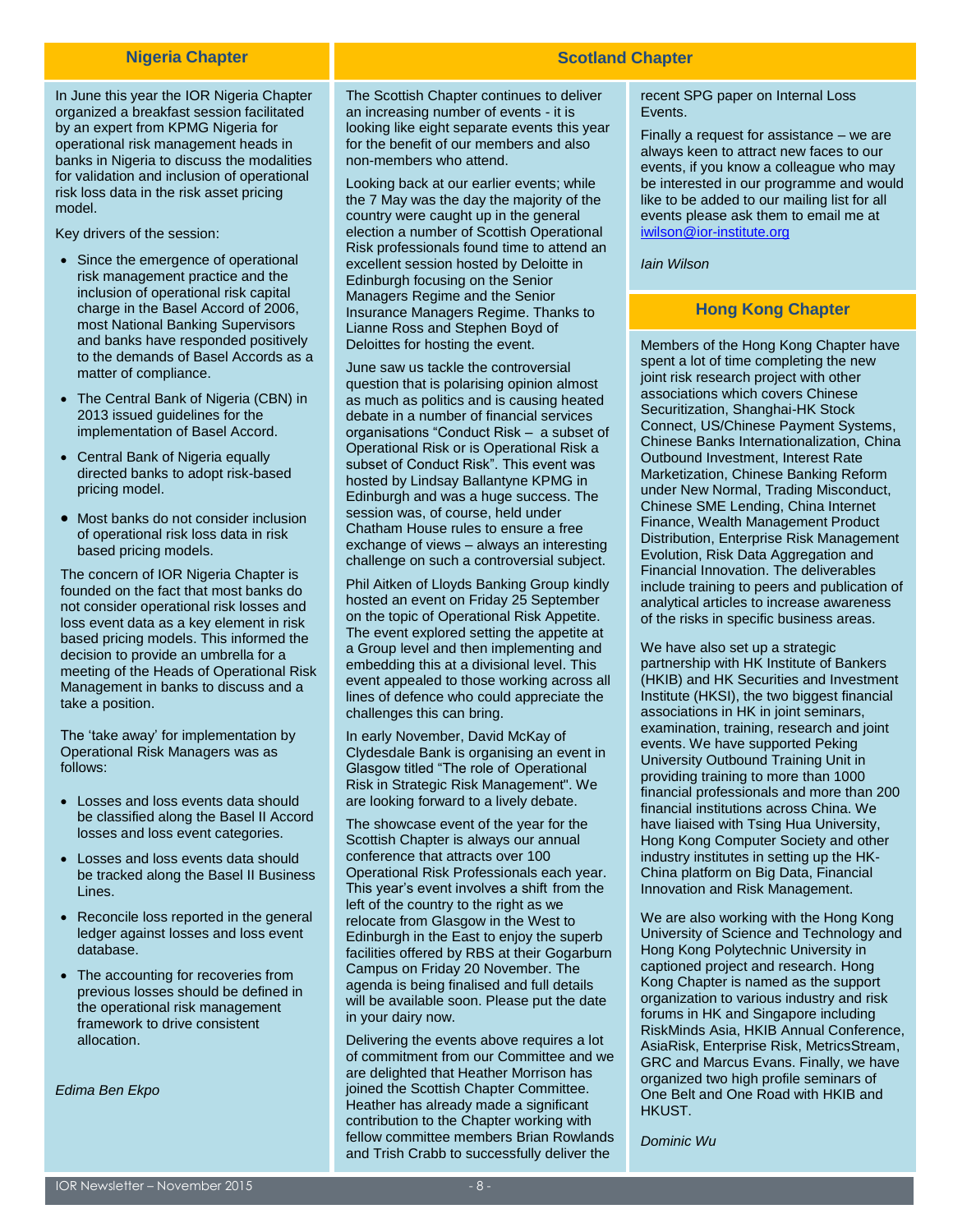The activities of the German Chapter show continuity in their event structure. In the coming months the Chapter will also strengthen education, offer corporate memberships, and reorganize itself to even better benefit the OpRisk and RepRisk community.

The Operational Risk Forum took place on May 21-22, 2015 in the Collegium Leoninum in Bonn. Under the title "Challenges in Operational Risk Management (ORM)", it dealt with the various and growing challenges for the stakeholders of Operational Risk. The forum dealt with the following aspects:

- Growing uncertainty in the regulatory environment of OpRisk;
- Changing risk maps;
- Changing requirements for the parties involved, including growing needs for resources.



OpRisk Forum May 2015 in Bonn (from left to right): Stefan Hirschmann, Mike Finlay, Simon Ashby, Walter Dutschke, Stefan Lödorf.

A live demonstration of IT system penetration tests amazed many participants and helped to increase cyber risk awareness. The event had more than 70 participants, with more than 20 speakers. The Operational Risk Forum is organized by IOR and the magazine RISK MANAGER (further info in German under [www.opriskforum.de\)](http://www.opriskforum.de/).

Please save the date for the next OpRisk Forum on  $11^{th} - 12^{th}$  May, 2016. Similar to 2015, a 1½ day forum is planned, including speeches, panel discussions and round tables.

The semi-annual OpRisk Quant-Workshops also show continuity, now into their  $4<sup>th</sup>$  year. The workshop is a trustful exchange of quants, with a good mix of seniors and juniors. The participation of BaFin and Bundesbank for regulatory matters has proven mutually beneficial.

The Quant Workshop in March 2015 at Landesbank Berlin Holding, Berlin, was mainly dedicated to regulatory questions – the considerations about the, socalled, Simpler Approaches and about possible changes of the AMA.

The OpRisk Quant Workshop took place on  $17<sup>th</sup>$  September, 2015 at Helaba, Frankfurt.

The last Reputational Risk Forum took place on 10<sup>th</sup> – 11<sup>th</sup> November, 2014 in Cologne. The overall topic was the question "Reputational Risk – the Risk of Risks?"



OpRisk Quant Workshop September 2014 at Commerzbank in Frankfurt

The forum dealt with the views on where we stand and which challenges lie ahead of us.

- How is Reputational Risk linked with other risk types?
- What is the supervisor's view?
- Instruments to analyze, measure, and control Reputational Risks
- Examples for RepRisk crises

The event had more than 60 participants, with more than 20 speakers.

The 2015 Reputational Risk Forum took place on  $9<sup>th</sup>$  and 10<sup>th</sup> November, 2015 in Cologne. The conference was scheduled for 1½ days and included speeches, panels, and roundtables. The Reputational Risk Forum is also organized as a joint venture by IOR and the magazine RISK MANAGER - further information is available (in German) for this event under [www.repriskforum.de](http://www.repriskforum.de/)

*Walter Dutschke (*wdutschke@ior-institute.org*) Sabine Hauschildt (*sabine.hauschildt@portigon.com*)*

#### **Germany Chapter Netherlands Chapter Netherlands Chapter**

2015 has been a year of growth and maturity for the Dutch chapter. We started with an event kindly hosted by ING at their premises in Amsterdam where approximately 70 guests attended an exciting event around IT and Risk Management. This was followed by an event looking at the results of a national risk survey on  $4^{\text{th}}$  June at the premises of PWC in Amsterdam. The next big event was on 10<sup>th</sup> September and looked at trends and developments in ORM. A shorter evening event is also planned at ABN AMRO in November.

Our membership affiliated to the local chapter has grown to more than 100 driven mainly by the corporate memberships of ING, ABN AMRO, ACHMEA, AON, SNS Bank, PWC, Deloitte and Marsh. In addition we have established a large community of followers and many individuals have also now chosen to become members.

Our day event in September aimed to help everyone understand the changes in our marketplace that impact us as ORM professionals and discuss the way in which we respond. These changes include the digitisation of business, increasing regulation and cost pressure on financial institutions. It remains an exciting time to be involved in ORM!

If you would like to contact us please email [IOR@axveco.com](mailto:IOR@axveco.com)

*Alex Dowdalls*

#### **CIR Magazine Awards**

The Institute was, once again, delighted to support the annual CIR Magazine Business Continuity Awards. IOR Council director, Michael Faber presented one of the awards (pictured here with awards host, comedian Josh Widdicombe).